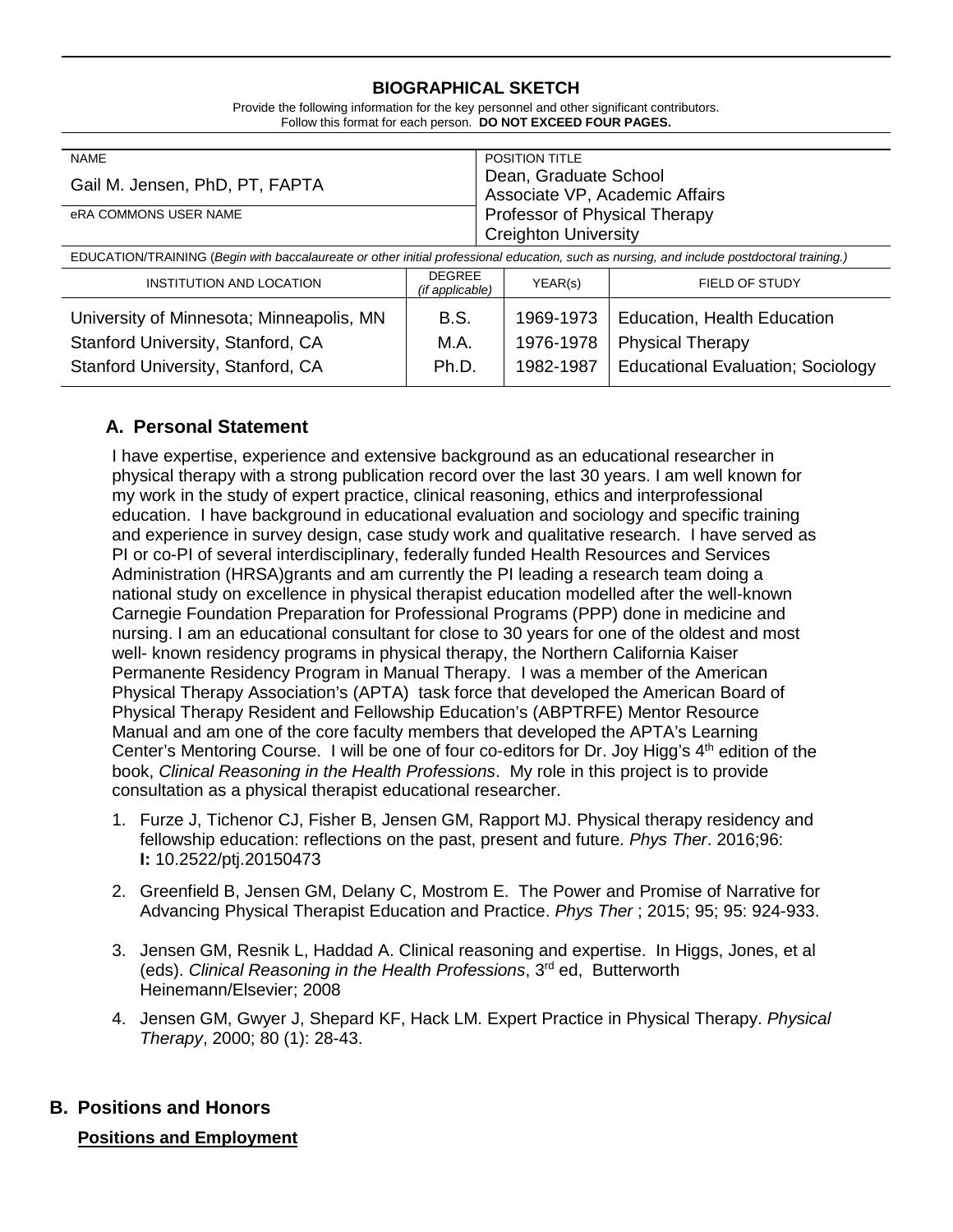| 1978-1981 | Staff physical therapist positions, Stanford Medical Center; Menlo Medical Clinic, Menlo Park,<br>CA; Kaiser Foundation Rehab Center, Vallejo, CA                |
|-----------|------------------------------------------------------------------------------------------------------------------------------------------------------------------|
| 1981-1985 | Lecturer (full time faculty), Division of Physical Therapy, Stanford University, CA                                                                              |
| 1987      | Assistant Professor, Department of Physical Therapy, College of Allied Health Professions,<br>Temple University, Philadelphia, PA                                |
| 1988-1990 | Assistant Professor, Division of Physical Therapy, University of Alabama at Birmingham, AL                                                                       |
| 1989-1991 | Director, Post-professional Master's Degree Program, Division of Physical Therapy,<br>University of Alabama at Birmingham (UAB), Birmingham, AL;                 |
|           | Scientist, UAB Division of Immunology and Rheumatology, School of Medicine, Multipurpose<br>Arthritis Center, Birmingham, AL                                     |
| 1990-1991 | Associate Professor, Division of Physical Therapy, UAB; Visiting Associate Professor (1992 -<br>1995)                                                            |
| 1991-1993 | Associate Professor and Research Coordinator, Department of Physical Therapy, Samuel<br>Merritt College, Oakland, CA                                             |
| 1993-2000 | Associate Professor, Department of Physical Therapy, School of Pharmacy and Allied<br>Health, Creighton University, Omaha, NE                                    |
|           | 2000-present Professor, Department of Physical Therapy, Creighton University, Omaha, NE                                                                          |
| 2002-2006 | Associate Dean for Faculty Development and Assessment, School of Pharmacy and Health<br>Professions                                                              |
|           | 2006-present Dean, Graduate School, Creighton University, Omaha, NE<br>Associate VP for Faculty Development in Academic Affairs, Creighton University, Omaha, NE |
|           | 2008-present Dean, Graduate School and College of Professional Studies, Creighton University                                                                     |
|           | 2013/present; Dean and Vice Provost for Learning and Assessment                                                                                                  |

## **Professional Memberships**

American Physical Therapy Association American Educational Research Association Chair, Ethics Committee, Nebraska Physical Therapy Association

## Federal Reviews/Appointments:

2005-2009 Department of Health and Human Services, Federal Advisory Committee on Community Based Linkages. Health Resources Services Administration, Appointed by Secretary Leavitt, June 2005.

#### **Editorial Board Activities**

| 2007-present | Editorial Board, Qualitative Health Research                                |
|--------------|-----------------------------------------------------------------------------|
| 1999-present | Deputy Editor, Physiotherapy Research International                         |
| 2002-present | Associate Editor, Physiotherapy Theory and Practice                         |
| 2003-present | International Advisory Board, Physiotherapy                                 |
|              | (Journal of the British Physiotherapy Association, appointed December 2003) |

#### **Awards and Honors**

- 2002 American Physical Therapy Association Golden Pen Award
- 2003 American Physical Therapy Association, Catherine Worthingham Fellow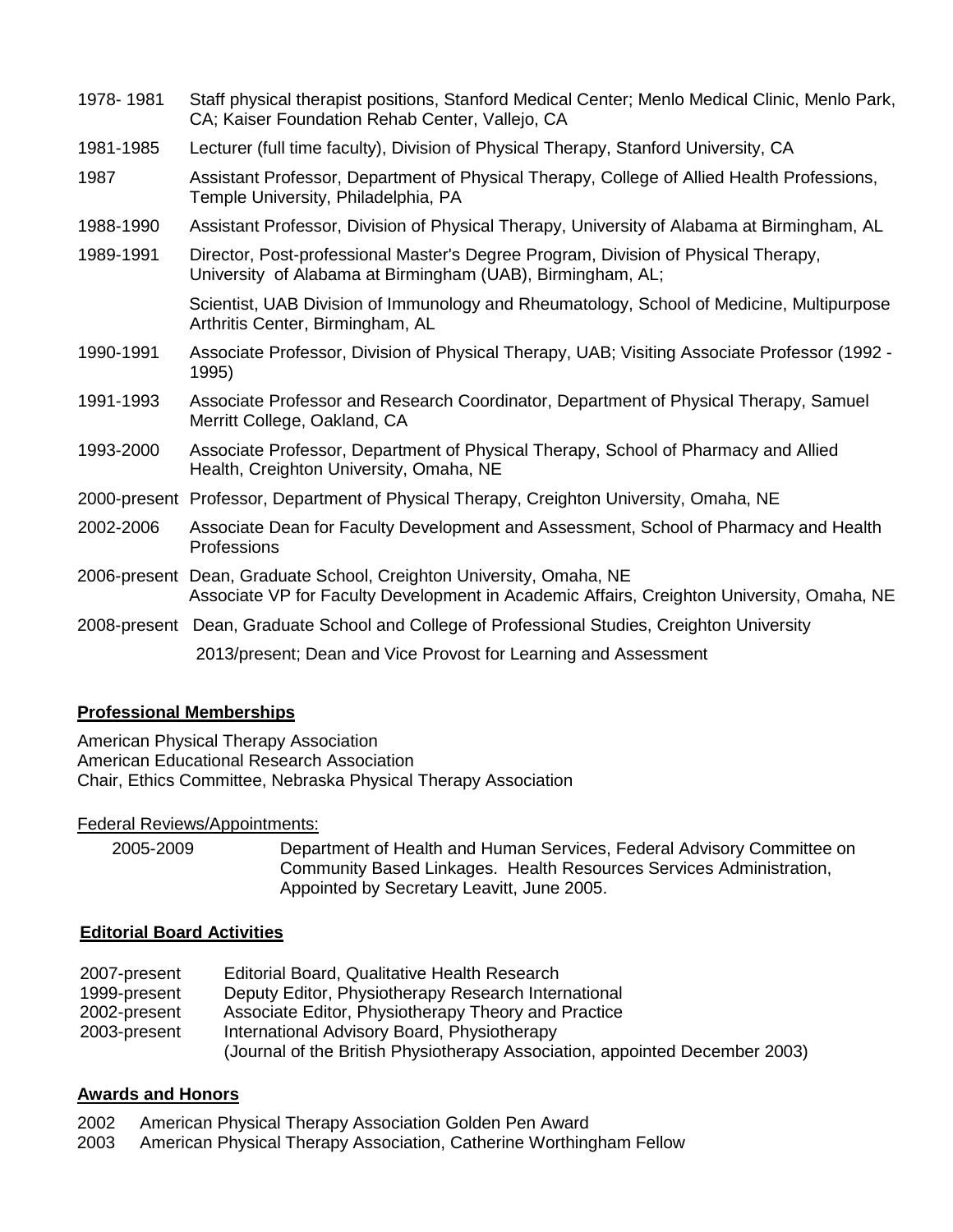- 2005 Alpha Sigma Nu; National Book Award
- 2007 Honorary Doctor of Humane Letters degree, A.T. Still University Arizona School of Health Sciences, Mesa, AZ
- 2008 American Physical Therapy Association, Lucy Blair Service Award
- 2011 Mary McMillan Lecture Award, American Physical Therapy Association

## **C. Contribution to Science**

Jensen GM, Nordstrom T, Segal R, McCallum C, Graham C, Greenfield B. Educational Research in Physical Therapy: Visions of the Possible. Accepted/in press, Physical Therapy. 2016

Furze J, Black L, Hoffman J, Barr JB, Cochran T, Jensen G. Exploration of Students' Clinical Reasoning Development in Entry-Level Physical Therapy Education. Journal of Physical Therapy Education; 2015; 29(3): 22-33.

Jensen GM, Mostrom E, Gwyer J, Hack L, Nordstrom T. Learning for Practice: Early, Integrated Clinical Experiences Matter; paper Division I-Education in the Professions/American Educational Research Association Annual Meeting, Chicago, IL, April 17-19, 2015; [http://www.aera.net/Publications/OnlinePaperRepository/AERAOnlinePaperRepository/tabid/12720/Owner/405](http://www.aera.net/Publications/OnlinePaperRepository/AERAOnlinePaperRepository/tabid/12720/Owner/40524/Default.aspx)

[24/Default.aspx.](http://www.aera.net/Publications/OnlinePaperRepository/AERAOnlinePaperRepository/tabid/12720/Owner/40524/Default.aspx)

Hayward LM, Black LL, Mostrom E, Jensen GM, Ritzline PD, Perkins J. The first two years of practice: A longitudinal perspective on learning and professional development of promising novice physical therapists. *Phys Ther.* 2013; 93: 369-383.

Jensen G.M. Forty-Second Mary McMillan Lecture. Learning: what matters most. *Phys Ther,* 2011; 91;1674- 1691.

Jensen G, Gwyer J, Shepard K, Hack L. *Expertise in Physical Therapy Practice*. 1<sup>st</sup> ed. Butterworth-Heinemann Pub. 1999; 2<sup>nd</sup> ed. Elsevier. 2007

# **D. Research Support**

#### **Ongoing Research Support**

Health Resources and Services Administration (HRSA) Role: Consultant 2014-2017 US Dept. of Health and Human Services Grant # 1D09HP26963-01-00 Interprofessional Collaboration Approach for Patients with Multiple Chronic Conditions

American Physical Therapy Association **Role: PI** Role: PI 2013-present Physical Therapist Education for the 21<sup>st</sup> Century: Study of Excellence and Innovation (Carnegie-like study of the physical therapy profession)

## **Completed Research Support**

Quentin Burdick Rural Health Interdisciplinary Program. Role: PI 2004-2006 Department of Health and Human Services; Health Resources and Services Administration **Circles of Learning: Community and Clinic as Interdisciplinary Classroom.**